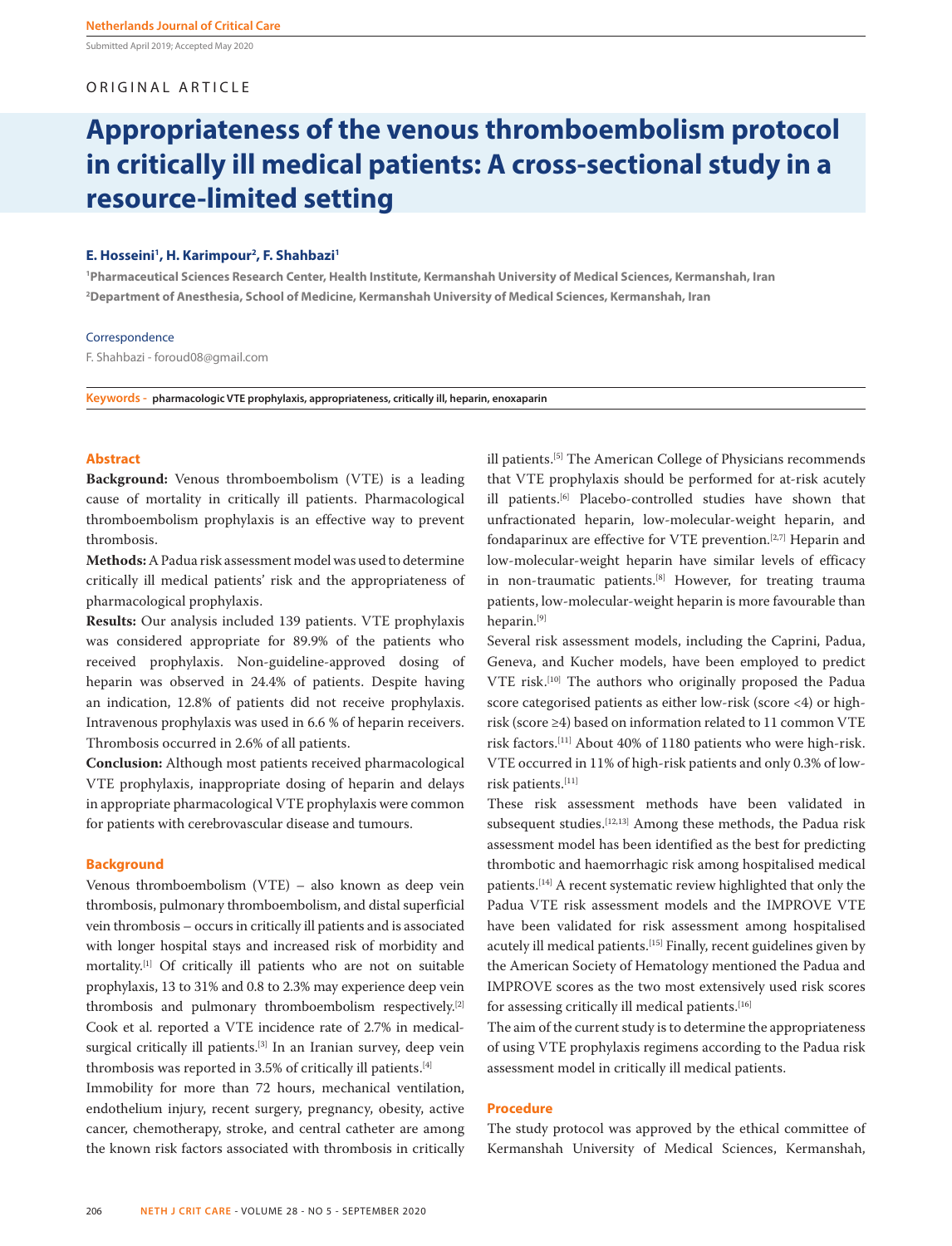**Table 1.** Padua score

| <b>Risk factor</b>                                               | <b>Points</b>  |
|------------------------------------------------------------------|----------------|
| Active cancer                                                    | 3              |
| Previous VTE (with the exclusion of superficial vein thrombosis) | 3              |
| Reduced mobility                                                 | $\overline{3}$ |
| Already known thrombophilic condition                            | $\overline{3}$ |
| Recent $(\leq 1$ month) trauma and/or surgery                    | $\overline{2}$ |
| Age $\geq 70$ years                                              | 1              |
| Heart and/or respiratory failure                                 | 1              |
| Acute myocardial infarction or ischaemic stroke                  | 1              |
| Acute infection or rheumatological disorder                      | $\mathbf{1}$   |
| Body mass index $\geq$ 30                                        | $\overline{1}$ |
| Ongoing hormonal treatment                                       | 1              |

Iran. The study conducted in the intensive care unit of Imam Reza Hospital. All medically ill patients who were admitted to the general intensive care unit and remained there for at least 72 hours were included in our survey. Patients who underwent surgery, experienced active bleeding, had a platelet count of less than 50,000/mm3 , or received therapeutic doses of anticoagulants were excluded from this survey.

Padua scores were used to predict deep vein thrombosis risk *(table 1)*. Heparin (at a dose of 5000-7500 units twice to thrice daily) and enoxaparin (30-40 mg daily according to the renal function and 30-40 mg twice daily for obese patients) are two commonly used anticoagulants in our hospital's pharmacopeia. For the abovementioned patients, mechanical prophylaxis (thromboembolic deterrent stockings and intermittent pneumatic compression devices) was considered. Patients were also followed for possible adverse effects. Serum creatinine, creatinine clearance, sequential organ failure assessment, Acute Physiology and Chronic Health Evaluation II (APACHE II) scores, and platelet count were recorded for each patient. Patients who were included in the survey were assessed at least every other day, and changes (such as discontinuation of or changes to their prophylaxis regimen) were made.

**Table 2.** Baseline characteristics of patients received VTE prophylaxis

|                               | <b>Heparin</b>  | <b>Enoxaparin</b> | p-value |
|-------------------------------|-----------------|-------------------|---------|
| Mean age (years)              | $67.23 + 13.92$ | $55.75 + 17.48$   | 0.002   |
| Sex (male)                    | 26/43 (60.5%)   | 37/66 (56%)       | 0.69    |
| Mean serum creatinine (mg/dl) | $1.72 + 1.5$    | $1.12 + 0.69$     | 0.082   |
| Platelet count (/mm3)         | $194.6 + 86.48$ | 224.95+100.51     | 0.052   |
| Creatinine clearance (ml/min) | $58.53 + 34.24$ | $85.02 + 39.34$   | 0.001   |
| <b>INR</b>                    | $1.24 + 0.5$    | $1.14 + 0.3$      | 0.08    |
| <b>SOFA</b>                   | $4(1-9)$        | $3(0-14)$         | 0.16    |
| <b>APACHE II</b>              | $14(5-26)$      | $9.5(0-24)$       | < 0.001 |

The primary purpose of our study is to evaluate the appropriateness of VTE prophylaxis protocols among critically ill patients (i.e., those with a Padua score of 4 or more). Risk scores were calculated by one researcher (E.H), and the intensivist was unaware of patients' risk levels.

SPSS version 16 was used for data analysis. A chi-square test was used to determine the sex distribution between heparin and enoxaparin groups. Finally, a Wilcoxon test was used for quantitative data analysis.

## **Results**

The study took place over one year, from April 2017 to April 2018. During this time, 450 patients were admitted to our wards, and 150 medically ill patients who were hospitalised for more than 72 hours were included in our survey. Of the 150 patients, 139 (92.6%), with a mean age of 58±18 years, met our criteria. Central nervous system complications (ischaemic and haemorrhagic stroke, and brain tumours) were the leading reason for admission (56/150, 37%), followed by pneumonia (30/150, 20%), acute COPD exacerbation (14/150, 9.3%), HELLP syndrome (7/150, 4.6%), intra-abdominal infections (5/150, 3.3%), and lupus erythematosus (5/150, 3.3%). Sepsis was diagnosed in 52.6% of the patients during their ICU stay.

The mean ICU stay was 17.28±1.81 days. The baseline characteristics of the patients are shown in *table 2*. The median APACHE II score was significantly higher in heparin receivers (p<0.001) than in non-receivers. Also, mean creatinine clearance was significantly higher in enoxaparin receivers than in non-receivers.

Ninety percent (125/139, 89.9%) of patients were candidates for VTE prophylaxis, and 109 of these 125 patients (87.2%) received prophylaxis. Most candidates (51.2%) received enoxaparin, followed by unfractionated heparin (36%). Padua scores were significantly higher in heparin receivers than in non-receivers *(table 3)*. Only six of those who were not VTE prophylaxis candidates did not receive prophylaxis. In addition, 14 of the 125 (11.2%) VTE prophylaxis candidates did not receive the appropriate pharmacological prophylaxis *(table 4)*. Enoxaparin dose and route of administration were similar in all receivers (64/125, 51.2%). However, among patients who received heparin prophylaxis, 17.8% (8/45) received only 5000 units of heparin per day, and 6.6% (3/45) of them received a prophylactic dose of heparin intravenously (12,500 units/day, or 500 units per hour). Furthermore, despite showing no sign of new haemorrhages on control computed tomography, 16/125 patients (12.8%) of candidates did not receive VTE prophylaxis. In other words, 28.5% (16/56) of patients with central nervous system complications did not receive VTE prophylaxis. Intracranial haemorrhage (7/16) and brain tumours (5/16) were the main reasons for the delayed initiation of VTE prophylaxis. In these patients, graduated compression stockings were used.

Older patients with renal failure and high APACHE II scores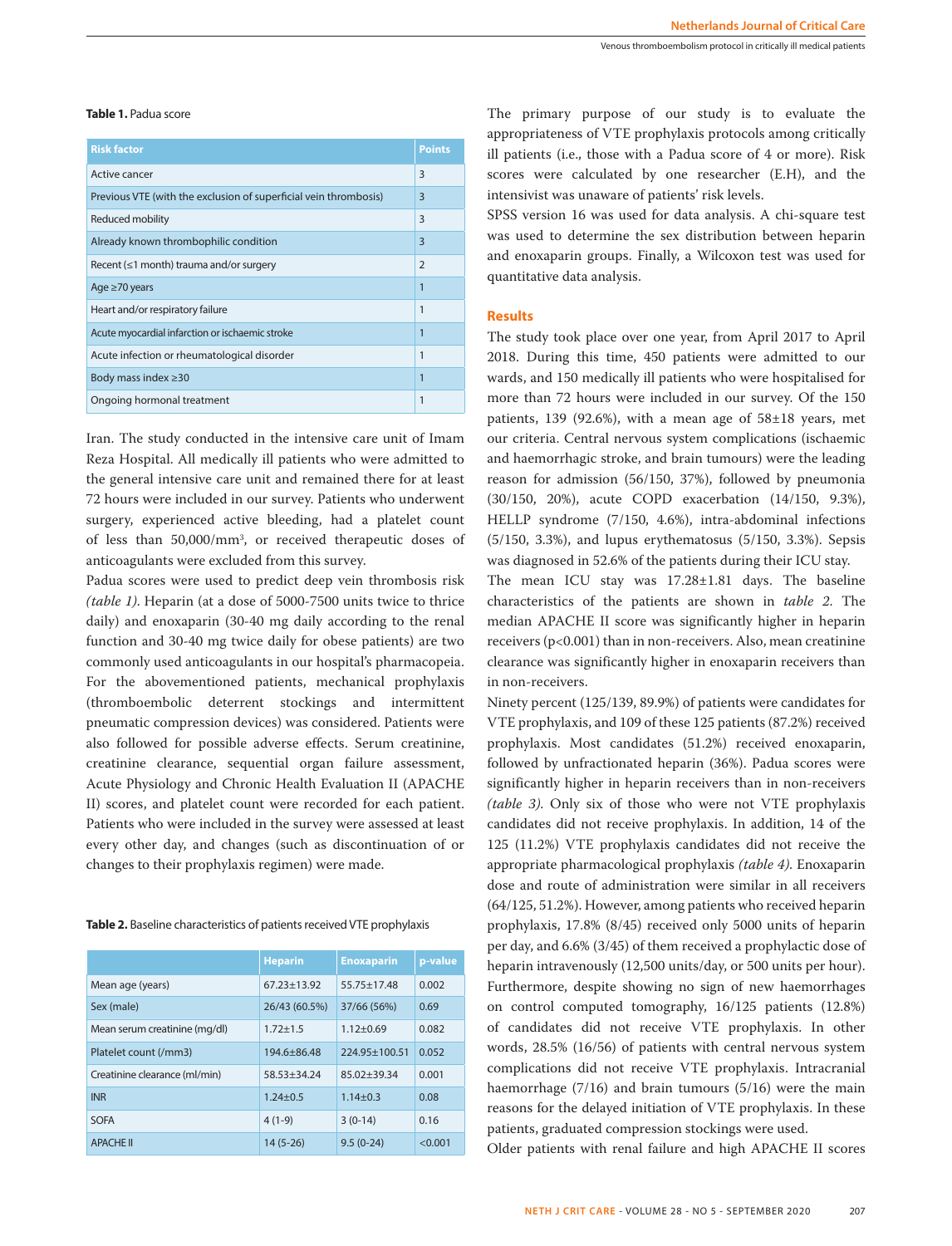Venous thromboembolism protocol in critically ill medical patients

#### **Table 3.** Padua score results

| <b>Mean score</b>                                         | $7(0-16)$                                                        |
|-----------------------------------------------------------|------------------------------------------------------------------|
| VTE prophylaxis type*<br>• Enoxaparin<br>• Heparin        | $6(4-15)$<br>$8(4-16)$                                           |
| VTE score<br>$\cdot$ 0-3<br>$-4-8$<br>$.9-12$<br>$.13-16$ | 14/139 (10.1%)<br>83/139 (59.7%)<br>35/139 (25.2%)<br>7/139 (5%) |

\*significant difference

were more likely than others to receive heparin. In contrast, a high platelet count was associated with more enoxaparin use *(table 2)*.

Six patients (4/139, 2.6%) experienced confirmed lower extremity deep vein thrombosis during their ICU stay, and their prophylactic regimens were changed to intravenous heparin infusion. Unfortunately, only two patients received partial thromboplastin time directed heparin dosing, the others received only 1000 units of heparin per hour.

Eight patients (5/139, 5.7%) experienced gastrointestinal bleeding, in which case VTE prophylaxis was temporarily stopped. However, no significant associations were observed between enoxaparin and heparin administration and bleeding. Furthermore, no definite cases of heparin-associated thrombocytopenia were seen during the study, and major bleeding (e.g., gastrointestinal bleeding) occurred in eight patients.

## **Discussion**

According to the Padua scores, nearly 90% of patients were candidates to receive VTE prophylaxis, 87.2% of whom received prophylaxis. Unfortunately, the others, despite their high VTE risk, did not receive pharmacological prophylaxis. Dosing of enoxaparin and heparin was appropriate in most candidates.

Previous studies have reported different anticoagulation appropriateness of prophylaxis in hospitalised patients.<sup>[17,18]</sup> The results of our study are similar to those of Nekoonam et al., who reported more than 88% of patients received appropriate VTE prophylaxis according to the Caprini risk assessment model.[18] Half of our VTE prophylaxis candidates received subcutaneous enoxaparin, while about two-thirds of patients received subcutaneous enoxaparin in the study by Nekoonam

#### **Table 4.** Appropriateness of VTE protocol

| <b>VTE prophylaxis candidate</b> | <b>Heparin</b>  | <b>Enoxaparin</b> | <b>No</b><br>pharmacological<br>prophylaxis |
|----------------------------------|-----------------|-------------------|---------------------------------------------|
| Yes                              | 45/125<br>(36%) | 64/125<br>(51.2%) | 16/125 (12.8%)                              |
| <b>No</b>                        | 3/14<br>(21.4%) | 5/14<br>(35.7%)   | 6/14(42.9%)                                 |

et al. However, they did not report the occurrence of VTE.[18] Chaudhary et al. evaluated the appropriateness and costeffectiveness of VTE prophylaxis in general medical wards according to Padua scores.<sup>[17]</sup> Each patient's risk was compared with the documented risk in the electronic records. Patients were categorised into four groups (low documented, low calculated risk; low documented, high calculated risk; high documented, low calculated risk; and high documented, high calculated risk). The researchers observed appropriate VTE prophylaxis use in 54.9% of acutely ill patients.<sup>[17]</sup> In addition, they showed that 12% (vs. 11% in our study) of high-risk patients without contraindication received only mechanical prophylaxis.[17]

We only calculated Padua scores. In our centre, VTE prophylaxis is universally considered for all admitted patients. As with the previously mentioned studies, a high rate of VTE prophylaxis was used in our study. However, inappropriate doses of LMWHs were common in our study.

A current guideline from the Neurocritical Care Society recommends the use of VTE prophylaxis after 72 hours in patients suffering from an intracranial haemorrhage. In our study, most VTE prophylaxis candidates who did not receive pharmacological VTE prophylaxis within 72 hours had a, spinal tumours, or intracranial haemorrhage.<sup>[19]</sup> Fear of rebleeding was the main reason for delayed prophylaxis initiation. Graduated compression stockings were used in these patients.

It has been recommended that patients with a high bleeding risk receive mechanical prophylaxis and are shifted to pharmacological prophylaxis when bleeding risks decrease. [20] However, current European and US guidelines do not recommend the use of graduated compression stockings.[21,22] In our survey, VTE prophylaxis candidates who did not receive appropriate prophylaxis were offered graduated compression stocking treatment instead of pharmacological and suitable mechanical (intermittent pneumatic compression) prophylaxis. A small number of our patients received intravenous heparin at prophylactic doses for VTE prophylaxis, as the intravenous route may have superiority for patients suffering from septic shock. However, the appropriateness of this approach should be clarified in further clinical studies.<sup>[23]</sup> Cheng et al. evaluated coagulation status and factor Xa level after subcutaneous heparin and the infusion of heparin with a target activated partial thromboplastin time of 40-45 sec. Patients in the subcutaneous group had a hypercoagulable profile and undetectable antifactor Xa levels.[23] However, this approach is not supported by current guidelines, and further studies are needed to better clarify the role of intravenous heparin for VTE prophylaxis.

Correct anticoagulant dosing is necessary to achieve an appropriate response. About 4% of our patients experienced lower extremities VTE. Our results are consistent with studies by Miri et al. and Cook et al., who reported VTE prevalence rates of 3.5% and 2.7%, respectively, in critically ill patients. [3,4] However, another survey from northern India showed a VTE